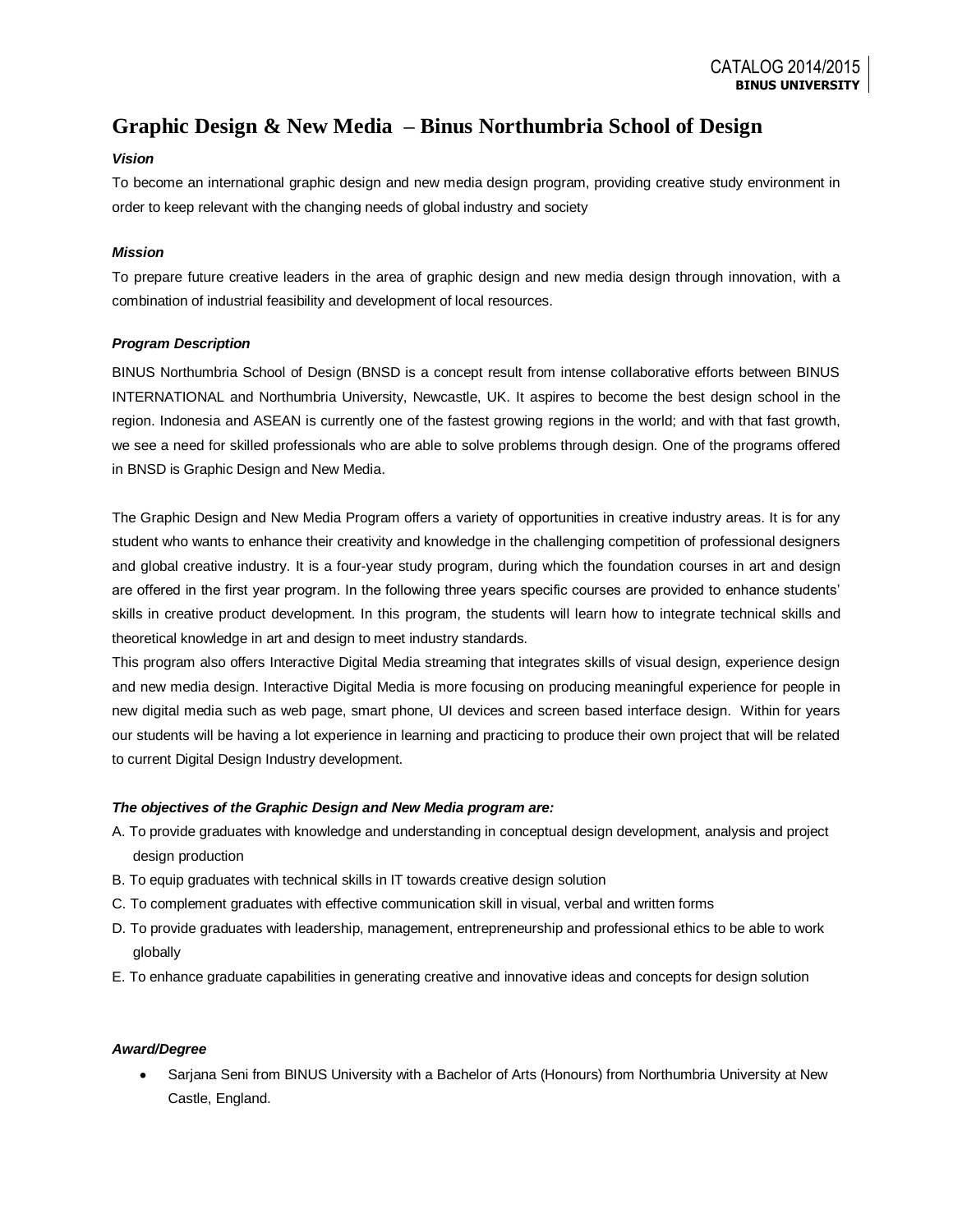#### *Graduate Competencies*

Upon successful completion of this 4-year program, students are expected to be able to :

- 1. identify and explain fundamental principles/theories, techniques, and history of visual design
- 2. apply design knowledge and build visual prototype as a problem-solving
- 3. analyze and criticize aesthetic, technical and conceptual aspects and quality of visual design
- 4. integrate visual elements into design applications
- 5. apply effective IT knowledge to support design production
- 6. utilize appropriate IT applications in the development of design project
- 7. display effective visual language to solve design problem.
- 8. display effective written and verbal communication skills with a range of audience
- 9. apply professional, ethical and social responsibilities in design production
- 10. apply basic leadership, entrepreneurship, and project management skills in design development
- 11. apply current techniques, skills and tools in visual design in order to produce creative and innovative design solutions
- 12. apply creative thinking in producing innovative design solution

#### *Study Completion Requirements*

To complete a major in Graphic Designand New Media students must complete a minimum of 146 SCUs, most of which are mandatory courses. The course also offer a stream in Interactive Digital Media. In addition, the students are allowed to take 8 SCUs of elective courses of their choice in their second year (semester 3 and 4).

#### *Teaching, Learning, and Assessment Strategy*

The teaching and learning processes are conducted through lectures, tutorials, practical demonstrations and activities, studio teaching, with students' independent study required. It is the responsibility of the lecturer of a particular course to facilitate all students' learning on the course, who can be assisted by a tutor, if necessary. By having qualified lecturers and guest lecturers from professional industries, the students will be able to gain knowledge from both sides, i.e. theoretical and practical frameworks, through in-depth analysis of case studies, studio works, and individual/group work projects.

Learning will be an exciting experience for students as they are provided with excellent facilities such as drawing lab, computer lab and photographic studio. With a good quality library, the students will be able to access books and magazines for information and research activity.

However, all course-work are assessed through a variety of assessment tasks such as reports, presentations, assignments, individual and group projects, and thesis/final project report as well as mid-semester and final semester examinations. For practical drawing and design courses, the mid-semester and final semester projects require students to give a presentation describing their produced work. The feedback of the given assessment tasks is given in the class/tutorial, embedded in the scoring rubric/assessment criteria sheet and/or separate feedback forms. The complexity of course content in design problem-solving methods is introduced at different levels of study. A final project work and the written report must be submitted in Year 4 (semester 8).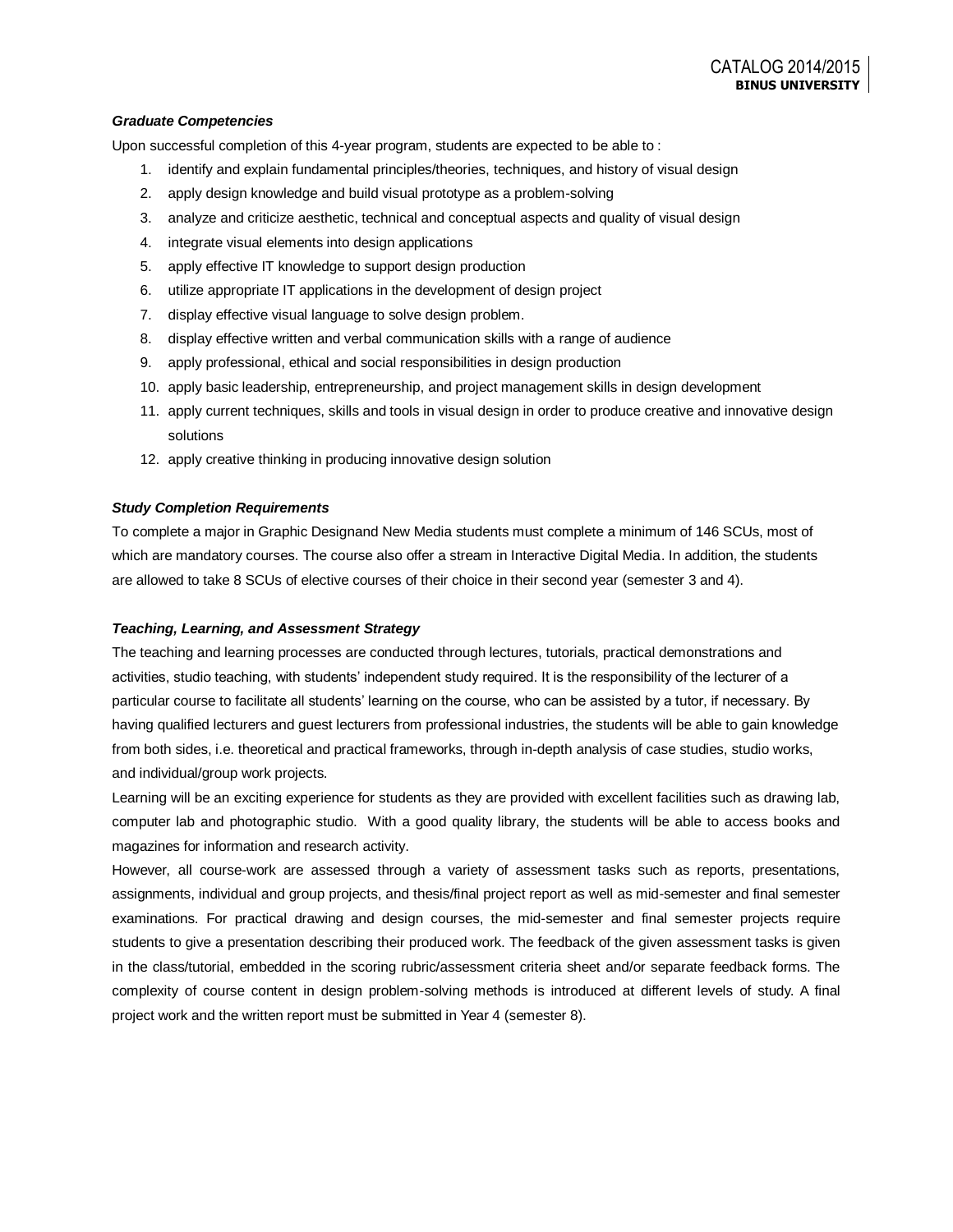## *Employability and Career Support*

A wide range of career opportunities in art and design industry is introduced in which students will be prepared throughout the four years of study. The integrated curriculum is designed and developed to support students in building on their technical and non-technical skills as well as engaging with the industry.

The Graphic Design and New Media Program provides an internship program for each student wherein the student may conduct real projects as a practical study within industrial contexts. The program develops the student's ability to be involved in professional practices, and ethical and organizational responsibilities. Furthermore, the industrial internship program provides students with real experience in the work place and teaches them to cope with the work environment. In addition, series of study/field trips to visiting professionals and industries will be conducted to give good grounds for having a broad overview of the industry. These experiences support individual career aspiration and may provide social and professional networks.

BINUS INTERNATIONAL also provides career supports for students by disseminating information on the latest job vacancies, internships, and workshops. This support service can be accessed fro[m www.binuscareer.com.](http://www.binuscareer.com/)

#### *Program Structure*

#### **Graphic Design and New Media Mandatory Courses**

| <b>Course</b><br>Code | <b>Course Name</b>                    | <b>SCU</b>     |
|-----------------------|---------------------------------------|----------------|
| ARTS6013              | History of Indonesian Art and Culture | $\mathfrak{p}$ |
| <b>DSGN6101</b>       | Design and Materials                  | 4              |
| <b>DSGN6098</b>       | <b>Color Theory</b>                   | 4              |
| <b>DSGN6099</b>       | Drawing I                             | 3              |
| <b>DSGN7324</b>       | Computer Graphic I                    | 3              |
| <b>ENGL6171</b>       | Academic English I                    | 3              |
| CHAR6013              | Character Building: Pancasila         | $\overline{2}$ |
| CHAR6012              | Freshmen Enrichment Program           | 0              |
| <b>DSGN6165</b>       | <b>Western Art Review</b>             | $\mathfrak{p}$ |
| <b>DSGN6100</b>       | Drawing II                            | 3              |
| <b>DSGN7132</b>       | Photography I                         | 3              |
| <b>DSGN6104</b>       | Typography I                          | 3              |
| <b>DSGN7325</b>       | Computer Graphic II                   | 3              |
| <b>DSGN7107</b>       | Visual Communication Design I         | $\overline{4}$ |
| <b>ENGL6172</b>       | Academic English II                   | 3              |
| <b>CHAR6014</b>       | Character Building: Kewarganegaraan   | $\overline{2}$ |
| <b>DSGN7133</b>       | Photography II                        | 3              |
| <b>DSGN6322</b>       | Typography II                         | 4              |
| <b>DSGN6265</b>       | Visual Communication Design II        | 6              |
| <b>DSGN6312</b>       | Multimedia I                          | 4              |
| <b>DSGN7326</b>       | <b>Illustration Design</b>            | 3              |
| CHAR6015              | Character Building: Agama             | 2              |